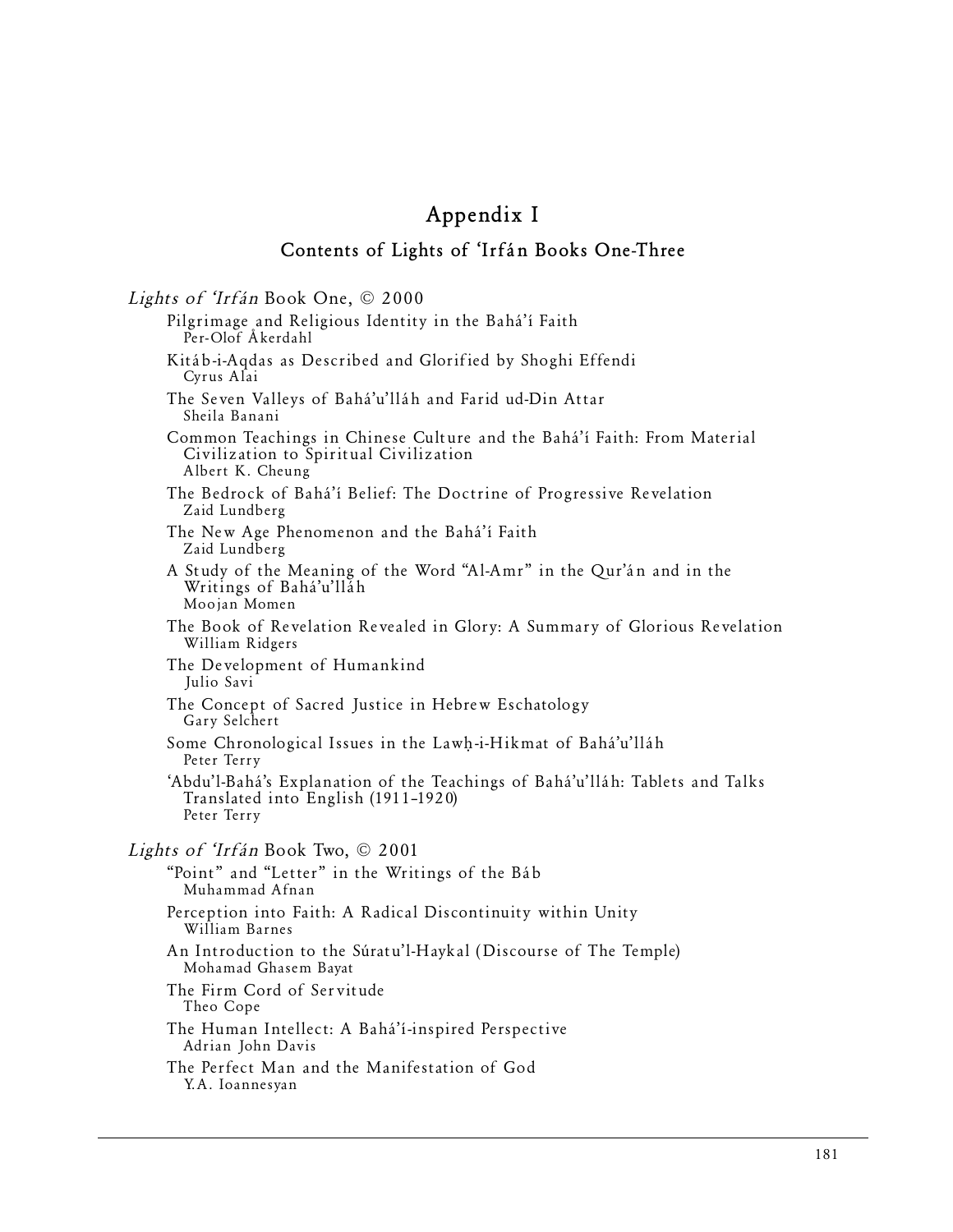| The Mystic Cup: The Essential Mystical Nature of the Bahá'í Faith<br>LeRoy Jones                                                                                                                      |
|-------------------------------------------------------------------------------------------------------------------------------------------------------------------------------------------------------|
| A Short Poem by "Darvísh" Muhammad, Bahá'u'lláh: "Sáqí az ghayb-i-baqá'<br>burqa bar afkan az 'idhár": An Introduction and Three Versions of<br>Provisional English Translations<br>Franklin D. Lewis |
| The Tablet of Unity (Lawh-i-Ittihad) - A Provisional Translation<br>Moojan Momen                                                                                                                      |
| 'Abdu'l-Bahá's Commentary on the Quránic Verses Concerning the Overthrow<br>of the Byzantines: The Stages of the Soul<br>Moojan Momen                                                                 |
| "What I Want to Say is Wordless": Mystical Language, Revelation and<br>Scholarship<br>Ismael Velasco                                                                                                  |
| Keys to the Proper Understanding of Islam in The Dispensation of Bahá'u'lláh<br>Brian A. Wittman                                                                                                      |
| <i>Lights of 'Irfán</i> Book Three, © 2002                                                                                                                                                            |
| A Journey through the Seven Valleys<br>Ghasem Bayat                                                                                                                                                   |
| The beginning that has no beginning: Bahá'í Cosmology<br>Vahid Brown                                                                                                                                  |
| Knowledge, Certitude and the Mystical Heart: The Hidden Essence of God's<br>Word<br>LeRoy Jones                                                                                                       |
| The Báb's Epistle on the Spiritual Journey towards God<br>Todd Lawson                                                                                                                                 |
| From Adam to Bahá'u'lláh: The Idea of a Chain of Prophecy<br>Zaid Lundberg                                                                                                                            |
| The Wronged One: Shi'i Narrative Structure in Bahá'u'lláh's Tablet of<br>Visitation for Mullá Husayn<br>William McCants                                                                               |
| The Mystical Dimensions of the Bahá'í Administrative Order<br>Kavian Milani                                                                                                                           |
| Mysticism and the Bahá'í Community<br>Moojan Momen                                                                                                                                                    |
| The Lawh-i-Mánikjí Sáhib: introduction and provisional translation<br>Kamin Neshati                                                                                                                   |
| The Seven Valleys and the Scientific Method<br>Robert Sarracino                                                                                                                                       |
| Theological Responses to Modernity in the Nineteenth-century Middle East<br>Oliver Scharbrodt                                                                                                         |
| Mysticism in African Traditional Religion and in the Bahá'í Faith:<br>Classification of Concepts and Practices<br>Enoch Tanyi                                                                         |
| An Exposition on the Fire Tablet by Bahá'u'lláh<br>James Thomas                                                                                                                                       |
| The Influence of Babi Teachings on Ling Ming Tang and Nineteenth-century<br>China<br>Jianping Wang                                                                                                    |